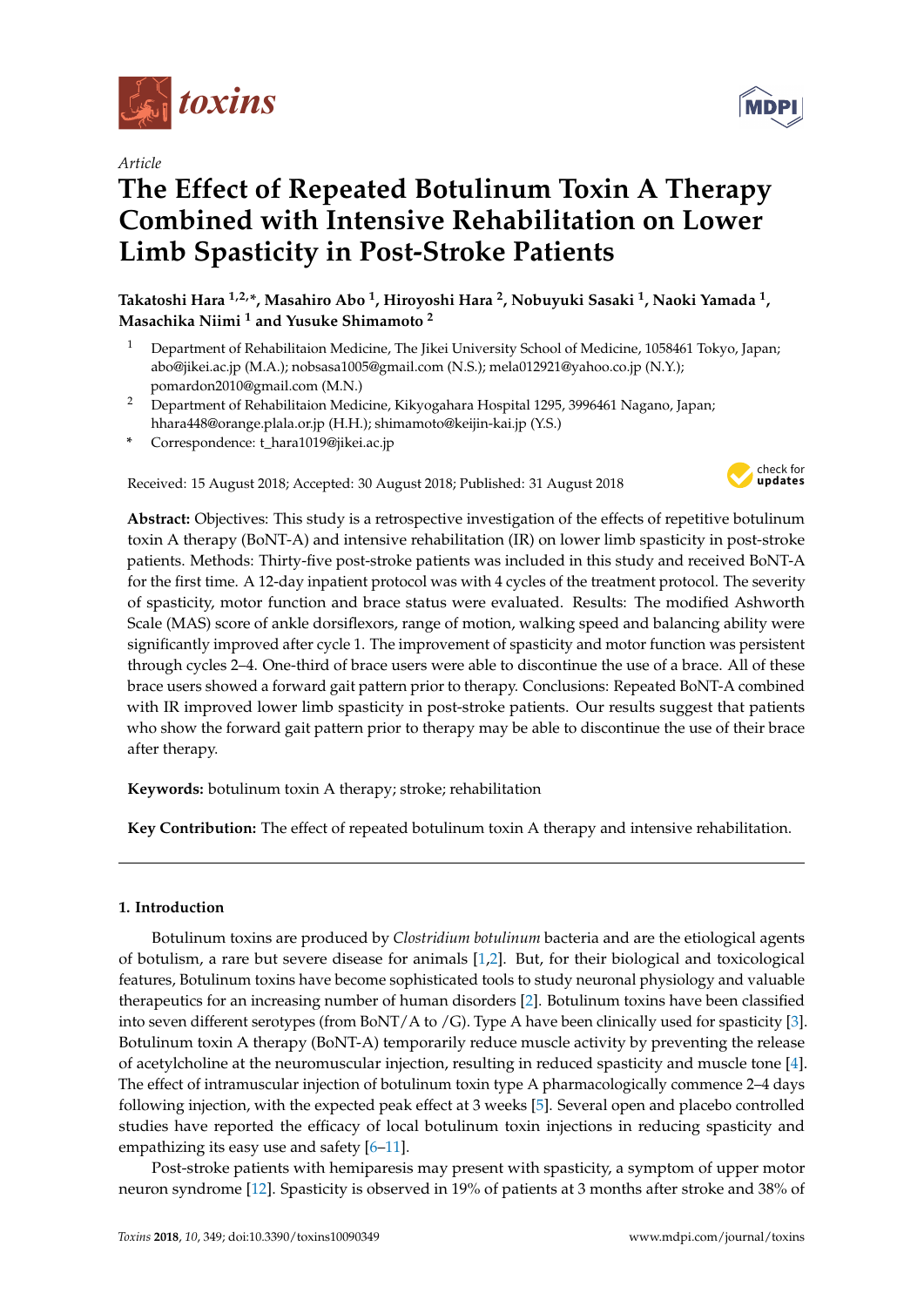patients at 12 months after stroke [\[13,](#page-10-2)[14\]](#page-10-3). Spasticity can interfere with rehabilitation and the muscle atrophy due to on-going spasticity, as well as the joint contractures and pain due to shortening of muscle fibers and ligaments can prevent improvement of activities of daily living (ADL) and patient reintegration into society [\[6\]](#page-9-5). Furthermore, lower limb spasticity limits the range of motion (ROM) of the joint and the adjustment of muscle tone that are required for successful walking [\[7\]](#page-10-4). Lower limb spasticity can result in the sustained over activity of the triceps surae muscle, which then leads to equinus of the foot [\[15\]](#page-10-5). The equinus foot can cause ankle instability during the loading response phase and poor toe clearance during the swing phase of gait [\[16\]](#page-10-6). Previous randomized controlled trials (RCTs) indicated that BoNT-A reduces spasticity [\[8,](#page-10-7)[9\]](#page-10-8). With regard to the lower limb, BoNT-A injections have been reported to be effective for the improvement of pes varus and equinovarus foot, reduction of clonus and improvement of walking velocity [\[15\]](#page-10-5). A systematic review of gait velocity in RCTs reported a 0.044 m/s increase (an effect size of 0.193) in gait velocity in the treatment groups, although the number of studies reporting such an improvement was small [\[17\]](#page-10-9). Therefore, more recent studies have attempted the combined use of BoNT-A and rehabilitation to improve the motor function of patients.

Previously, our study group implemented a combined treatment program of BoNT-A therapy with multidisciplinary rehabilitation (MD-Re) and reported that this combined treatment was effective for the improvement of motor function in post-stroke patients with upper and lower limb spasticity [\[18\]](#page-10-10). In addition, the effects of the combined treatment program varied depending on the extent of changes in muscle fibers induced by sustained spasticity. Improvement of motor function was observed in a case where muscle echo intensity was low but the improvement was poor in a case where muscle echo intensity was high [\[19\]](#page-10-11). It has been known that the efficacy of BoNT-A attenuates in 3–4 months after administration [\[6,](#page-9-5)[7\]](#page-10-4). Therefore, the suppression of the development of persistent spasticity may contribute to the maintenance and improvement of motor function in the long-term.

A previous study using the repeated administration of BoNT-A provided firm evidence for the efficacy and safety of BoNT-A [\[10\]](#page-10-12). In addition, studies on post-stroke spasticity reported the persistent effect of repeated administration of BoNT-A on spasticity and maintenance of patients' functions [\[11,](#page-10-0) [20](#page-10-13)[,21\]](#page-10-14). Only a few studies, however, have reported BoNT-A therapy for lower limb spasticity and reports on the combined treatment with BoNT-A therapy and rehabilitation are further limited [\[22\]](#page-10-15).

Therefore, we examined retrospectively the effect of the combined therapy of repeated BoNT-A administration and rehabilitation to clarify whether the combined treatment improved spasticity, whether the effect was maintained and whether it improved and maintained the motor function of the lower limbs.

### **2. Results**

### *2.1. Study Population Characteristic and Transition of BoNT-A Therapy*

The study subjects included 35 patients and excluded 1 patient with post cerebral traumatic spasticity. All patients completed 4 cycles of the inpatient treatment protocol. No patient postponed the treatment due to the reduction of spasticity. No patient dropped out of or deviated from the treatment cycle. Table [1](#page-2-0) shows the characteristics of the patients in the current study. The patterns of gait were classified into two types according to the relative positions between the affected and unaffected feet in stepping the unaffected heel on the floor; forward or even. Table [2](#page-2-1) shows the relationship between the pattern of gait and the type of brace. The Gait Solution Design (Kawamura Gishi Co., Ltd, Osaka, Japan) had the largest number of users [\[23,](#page-10-16)[24\]](#page-10-17). The sites of injection and the dosage are summarized in Table [3.](#page-2-2) In regard to the interval of injection, Cycle1-2, Cycle2-3 and Cycle3-4 were 18.1  $\pm$  3.57 weeks, 16.2  $\pm$  3.69 weeks and 15.7  $\pm$  3.66 weeks, respectively and no significant difference was observed.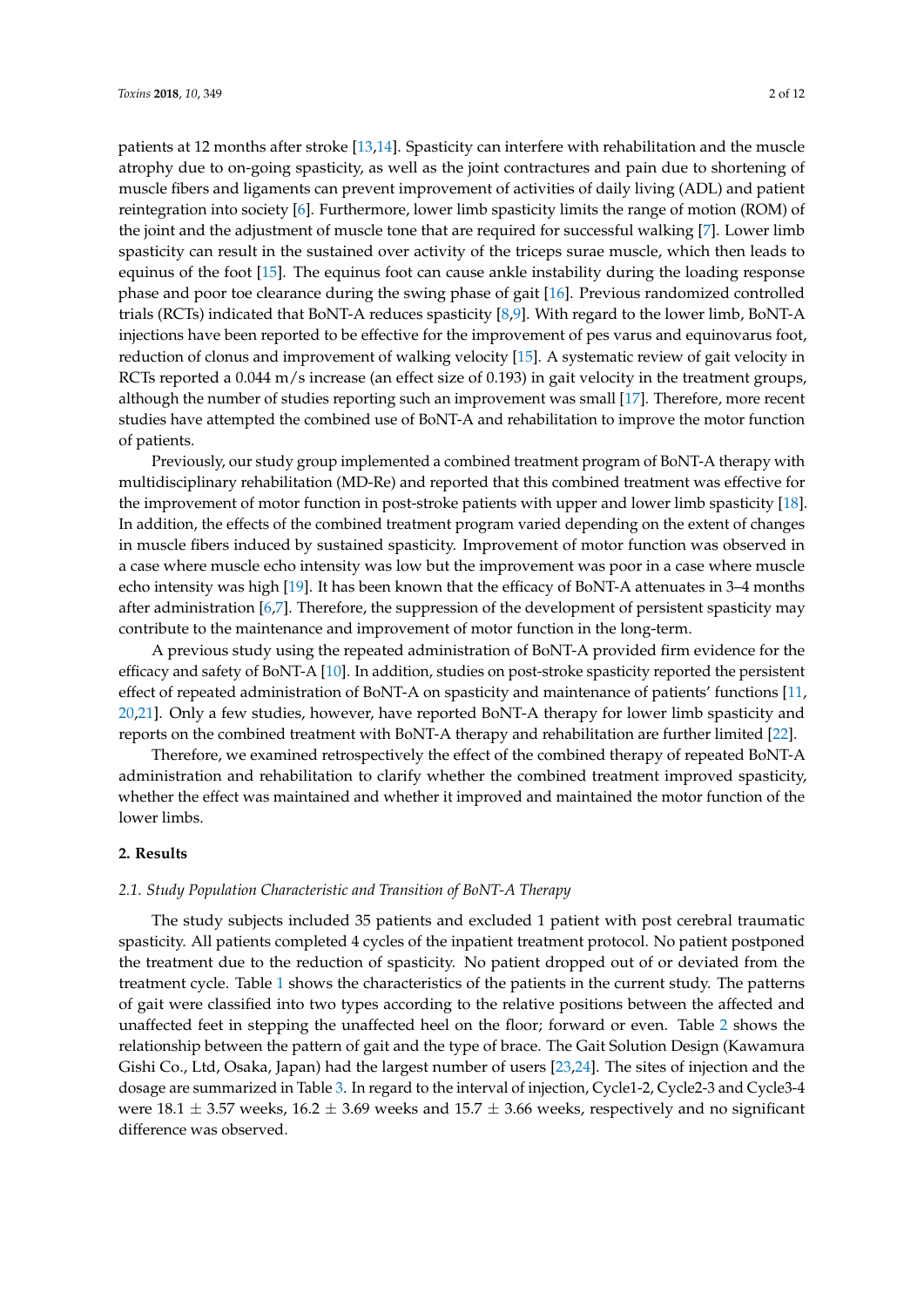<span id="page-2-0"></span> $\overline{a}$ 

 $\overline{a}$ 

|                                               | <b>All Patients</b> |
|-----------------------------------------------|---------------------|
|                                               | $(n = 35)$          |
| Age at injection, years (SD)                  | 60.6(11.1)          |
| Male / Female, $n$ (%)                        | 27(77.1)/8(22.9)    |
| Type of stroke, $n$ (%)                       |                     |
| Cerebral infarction                           | 13(37.1)            |
| Intracerebral hemorrhage                      | 22(62.9)            |
| Side of hemiparesis                           |                     |
| $Rt/Lt$ , n $(\%)$                            | 17(48.5)/18(51.5)   |
| Brunnstrom recovery stage, median (IQR)       |                     |
| Lower limb                                    | 4(1)                |
| Time between onset and treatment, months (SD) | 47.0 (92.8)         |
| Patterns of gait, $n$ (%)                     |                     |
| Forward: Wearing Brace/Not wearing            | 21(80.7)/9(19.3)    |
| Even Wearing Brace/Not wearing                | 6(66.6)/3(33.4)     |
|                                               |                     |

**Table 1.** Subject data.

SD, standard deviation; Rt, right; Lt, left; IQR, interquartile range.

<span id="page-2-1"></span>

|  |  |  |  |  |  | <b>Table 2.</b> The relationship between the pattern of gait and the type of brace. |  |  |  |  |  |  |  |  |  |
|--|--|--|--|--|--|-------------------------------------------------------------------------------------|--|--|--|--|--|--|--|--|--|
|--|--|--|--|--|--|-------------------------------------------------------------------------------------|--|--|--|--|--|--|--|--|--|

|                                           | Forward      | Even        |
|-------------------------------------------|--------------|-------------|
| <b>Type of Brace</b>                      | $n = 21$ (%) | $n = 6$ (%) |
| Plastic ankle-foot orthosis               | 1(4.8)       | 1(16.6)     |
| Ankle-foot orthosis with an oil<br>damper | 7(33.3)      | 5(83.4)     |
| Gait Solution Design                      | 13 (61.9)    |             |

<span id="page-2-2"></span>**Table 3.** Mean average injected dosage of botulinum toxin type A and the frequency of botulinum toxin type A injection for each muscle.

| Muscle, SD (%)                    | Cycle 1                | Cycle 2                | Cycle 3                 | Cycle 4                 | $p$ -Value |
|-----------------------------------|------------------------|------------------------|-------------------------|-------------------------|------------|
| Total Upper Limb                  | $148.2 \pm 66.2$       | $154 \pm 62.6$         | $132.9 \pm 59.5$        | $148.8 \pm 59.5$        | n.s.       |
| Subscapularis                     | $1.57 \pm 6.50$ (5.7)  | $5.14 \pm 10.4$ (20.0) | $11.57 \pm 14.1$ (42.8) | $11.57 \pm 14.1$ (42.8) |            |
| Greater pectoral                  | $12.7 \pm 13.9$ (45.7) | $11.4 \pm 16.4$ (40.0) | $8.71 \pm 14.9$ (28.5)  | $10.0 \pm 16.2$ (31.4)  |            |
| Teres major                       | $2.14 \pm 7.10$ (8.5)  | $3.57 \pm 8.87$ (14.2) | $10.5 \pm 14.5$ (37.1)  | $9.28 \pm 13.4$ (34.2)  |            |
| <b>Biceps</b>                     | $26.5 \pm 21.8$ (68.5) | $27.1 \pm 18.5$ (77.2) | $19.4 \pm 19.5$ (57.1)  | $30.4 \pm 27.4$ (77.2)  |            |
| <b>Brachioradialis</b>            | $2.85 \pm 8.07$ (11.4) | $2.14 \pm 7.10$ (8.5)  | 0(0)                    | $0.7 \pm 4.22$ (2.8)    |            |
| Flexor carpi radialis             | $19.4 \pm 16.2$ (65.8) | $23.7 \pm 14.8$ (80.0) | $16.2 \pm 18.8$ (51.4)  | $22.6 \pm 20.1$ (65.0)  |            |
| Flexor carpi ulnaris              | $13.0 \pm 14.2$ (48.5) | $12.7 \pm 12.5$ (51.4) | $11.4 \pm 15.2$ (40.0)  | $5.8 \pm 10.9$ (22.8)   |            |
| Flexor digitorum<br>superficialis | $36.1 \pm 23.0$ (85.7) | $35.0 \pm 18.9$ (85.7) | $28.1 \pm 21.6$ (71.4)  | $32.4 \pm 21.6$ (80.0)  |            |
| Flexor digitorum<br>profundus     | $16.0 \pm 17.5$ (54.2) | $14.4 \pm 14.0$ (54.2) | $19.3 \pm 17.7$ (62.8)  | $14.6 \pm 14.6$ (54.2)  |            |
| Flexor pollicis longus            | $9.21 \pm 12.5$ (37.1) | $8.21 \pm 11.7$ (34.2) | $1.78 \pm 6.17$ (8.5)   | $7.14 \pm 11.4$ (28.5)  |            |
| Adductor muscle of<br>thumb       | $2.0 \pm 6.66(8.5)$    | $2.92 \pm 7.58$ (14.2) | $2.14 \pm 7.10$ (8.5)   | $1.42 \pm 5.88$ (5.7)   |            |
| Lumbricales                       | $2.35 \pm 6.88$ (11.4) | $3.28 \pm 8.30$ (14.2) | 0(0)                    | $2.14 \pm 7.10$ (8.5)   |            |
| Total Lower limb                  | $197 + 55.4$           | $192.5 \pm 59.4$       | $221 \pm 55.7$          | $205.4 + 57.4$          | n.s.       |
| Hamstring                         | $6.42 \pm 14.0$ (20.0) | $8.71 \pm 20.2$ (22.8) | $11.5 \pm 20.5$ (28.5)  | $8.71 \pm 14.9$ (28.5)  |            |
| Rectus femoris                    | $9.0 \pm 20.5$ (20.0)  | $15.7 \pm 25.0$ (34.2) | $20.4 \pm 25.2$ (45.7)  | $14.1 \pm 24.1$ (31.4)  |            |
| Tibialis anterior                 | $26.0 \pm 23.5(74.3)$  | $17.4 \pm 17.0(60.0)$  | $17.3 \pm 20.4(54.2)$   | $11.7 \pm 17.7(34.2)$   |            |
| Tibialis posterior                | $37.5 \pm 21.7(94.1)$  | $27.4 \pm 15.7(82.8)$  | $36.4 \pm 23.3(85.7)$   | $37.6 \pm 22.3(82.8)$   |            |
| Flexor hallucis longus            | $6.85 \pm 11.1$ (28.5) | $13.8 \pm 16.2$ (45.7) | $21.0 \pm 19.9$ (62.8)  | $19.5 \pm 17.3$ (62.8)  |            |
| Flexor digitorum longus           | $4.71 \pm 10.7$ (17.1) | $8.71 \pm 12.4$ (34.2) | $12.1 \pm 15.3$ (42.8)  | $9.28 \pm 14.9$ (31.4)  |            |
| Gastrocnemius                     | $62.0 \pm 30.1$ (97.1) | $60.0 \pm 28.4$ (97.1) | $59.7 \pm 24.9$ (94.2)  | $65.2 \pm 30.9$ (94.2)  |            |
| Soleus                            | $37.7 \pm 18.9$ (91.4) | $36.4 \pm 15.6$ (94.2) | $35.1 \pm 25.4 (77.1)$  | $34.1 \pm 24.8$ (80.0)  |            |
| Total                             | $344.7 \pm 26.3$       | $346.5 \pm 34.8$       | $352.4 \pm 19.5$        | $351.4 \pm 21.5$        | n.s.       |
|                                   |                        |                        |                         |                         |            |

SD, standard deviation. % indicates the injection frequency of patients in each group.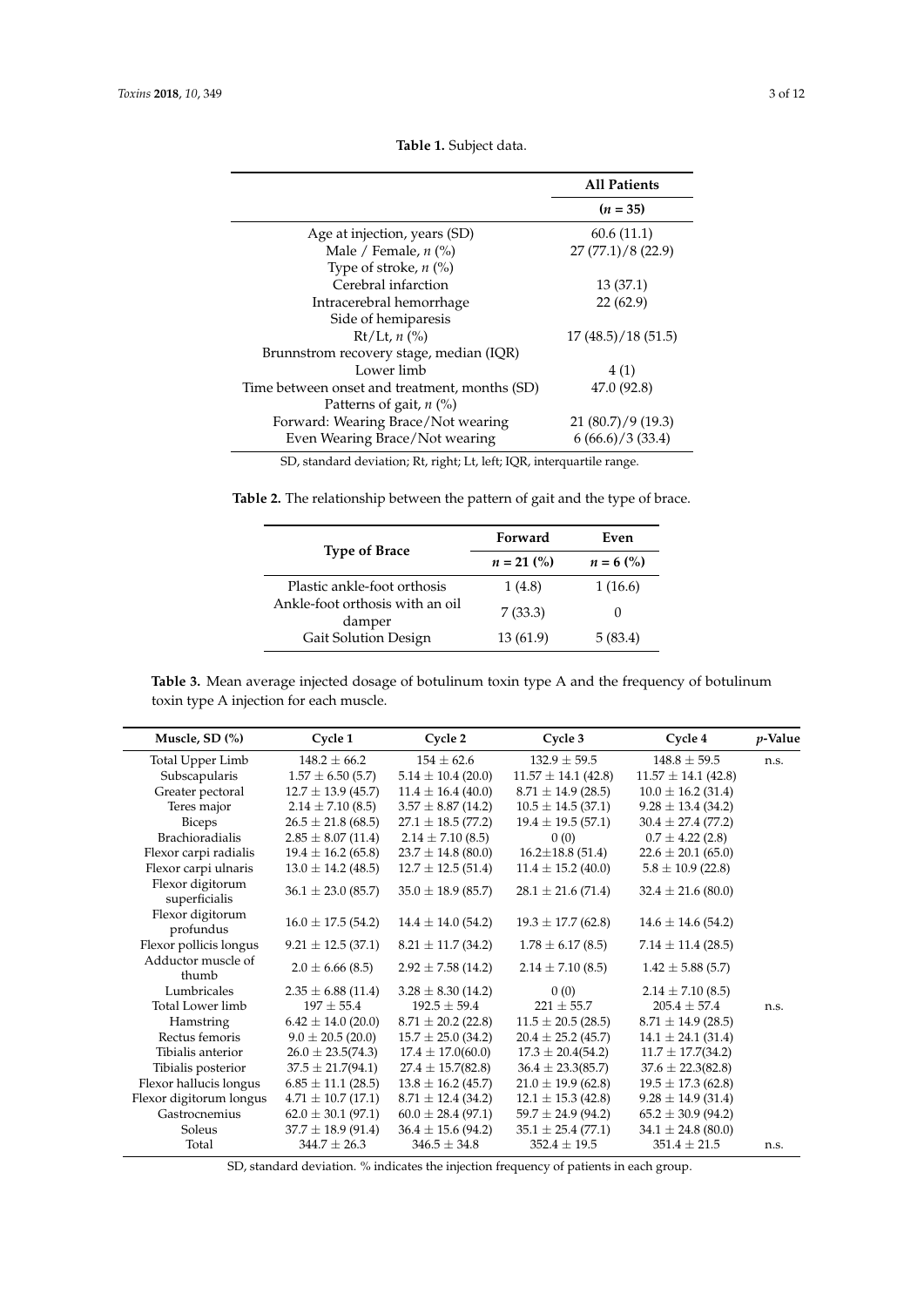### *2.2. Effect of Repeated BoNT-A Therapy Combined with Intensive Rehabilitation*

Table [4](#page-3-0) shows the changes in the assessment parameters in the 4 inpatient treatment cycles compared with the parameters before the intervention. Regarding the upper limbs, MAS scores for the shoulder, elbow, wrist and finger improved after Cycle 1 (Cycle 1 post) compared to the baseline values and the improvements persisted until after Cycle 4 (Cycle 4 post) (*p* < 0.05). Similarly, FMA scores also improved compared to the baseline values and the improvements persisted until after Cycle 4 (Cycle 4 post)  $(p < 0.05)$ . As for the lower limbs, the MAS score for ankle dorsiflexors was significantly improved after Cycle 1 (Cycle 1 post) and the improvement was persistent until after Cycle 4 (Cycle 4 post) (*p* < 0.05). Similar improvements and their persistence were observed in the range of motion (ROM) at ankle dorsiflexion, 10-meter walking time (10MWT), functional reach test (FRT) scores and the result of the timed up and go test (TUG)  $(p < 0.05)$ .

<span id="page-3-0"></span>

|                                         | Cycle 1 Pre     | Cycle 1 Post   | Cycle 2 Post   | Cycle 3 Post    | <b>Cycle 4 Post</b> |
|-----------------------------------------|-----------------|----------------|----------------|-----------------|---------------------|
| Assessment                              | <b>Baseline</b> |                |                |                 |                     |
| Brunnstrom recovery stage, median (IQR) |                 |                |                |                 |                     |
| Upper limb                              | 3(1)            | 3(1)           | 3(1)           | 3(1)            | 3(1)                |
| Finger                                  | 3(1)            | 3(1)           | 3(1)           | 3(1)            | 3(1)                |
| Lower limb                              | 4(1)            | 4(1)           | 4(1)           | 4(1)            | 4(1)                |
| MAS, median (IOR)                       |                 |                |                |                 |                     |
| Shoulder flexors                        | 1.5(1)          | $1(0.5)$ *     | $1(0.5)$ *     | $1(0.5)$ *      | $1(0)$ *            |
| Elbow flexors                           | 2(0.5)          | $1.5(0.5)$ *   | $1(0.5)$ *     | $1.5(0.5)^*$    | $1.5(0.5)$ *        |
| Wrist flexors                           | 2(0.5)          | $1(0.5)$ *     | $1(0.5)$ *     | $1(0.5)$ *      | $1(0.25)$ *         |
| Finger flexors                          | 2(0.5)          | $1(0.5)$ *     | $1(0.5)$ *     | $1(0.5)$ *      | $1(0.5)$ *          |
| Knee extension                          | 1(1.5)          | 1(1)           | 1(1)           | 1(1)            | 1(1)                |
| Ankle dorsiflexors                      | 2(0.5)          | $1.5(0.5)^*$   | $1.5(0.5)$ *   | $1(0.5)$ *      | $1(0.5)$ *          |
| ROM, angle, average (SD)                |                 |                |                |                 |                     |
| Hip flexion                             | 109.6 (9.98)    | 111(8.95)      | 109.6(9.75)    | 110.6 (9.44)    | 112.1 (8.54)        |
| Knee extension                          | 132.5(10.5)     | 135.1(7.12)    | 130.0(23.9)    | 133.8 (7.48)    | 133.4 (6.83)        |
| Ankle dorsiflexion                      | 4.85(10.1)      | $11.5(7.74)$ * | $10.6(6.83)$ * | $10.0 (7.17)^*$ | $8.85(6.42)$ *      |
| FMA, Upper limb median (IQR)            | 14(17)          | $16(18)$ *     | $17(18.5)$ *   | $19(20)$ *      | $19(18.5)$ *        |
| 10MWT, s, median (IQR)                  | 26.9(31.9)      | $23.2(21.6)$ * | $18.7(22.4)$ * | $19.8(23.5)$ *  | $18.9(17.1)$ *      |
| FRT, cm, median (IOR)                   | 15.5(10.6)      | $22.5(10.8)$ * | $22.0(7.0)*$   | $22.0(6.5)$ *   | $25.0(11.0)$ *      |
| TUG, s, median (IOR)                    | 27.0(31.5)      | $22.3(21.9)$ * | $22.1(17.9)$ * | $21.1(21.7)$ *  | $20.2(19.7)$ *      |

**Table 4.** Change in assessment values.

\* Statistically significant difference between admission and discharge (*p* < 0.05). IQR, interquartile range. SD, standard deviation. FMA, Fugl-Meyer Assessment.

Figure [1A](#page-4-0) shows the change in the use status of braces in patients. Some patients were able to change their brace due to the improvement of spasticity and ROM of the ankle. In addition, one-third of patients who initially wore a brace no longer needed the brace at the end of Cycle 4 (Cycle 4 post). Regarding the relationship between gait pattern of the patients and their use status of braces at the end of Cycle 4 (Cycle 4 post), the gait pattern of all of patients who came off of a brace (Brace-off group) was the forward gait pattern (Figure [1B](#page-4-0)).

### *2.3. Comparison between Three Groups*

The patients were classified into the following three groups: patients who did not wear a brace throughout the study (Not wearing group); those who came off of a brace (Brace-off group); and those who continued to use a brace (Brace-on group). The ROM of the ankle was significantly better in the not wearing group and the brace off group than in the brace on group (*p* > 0.05) (Figure [2\)](#page-4-1) but no significant differences were observed in other parameters among the groups.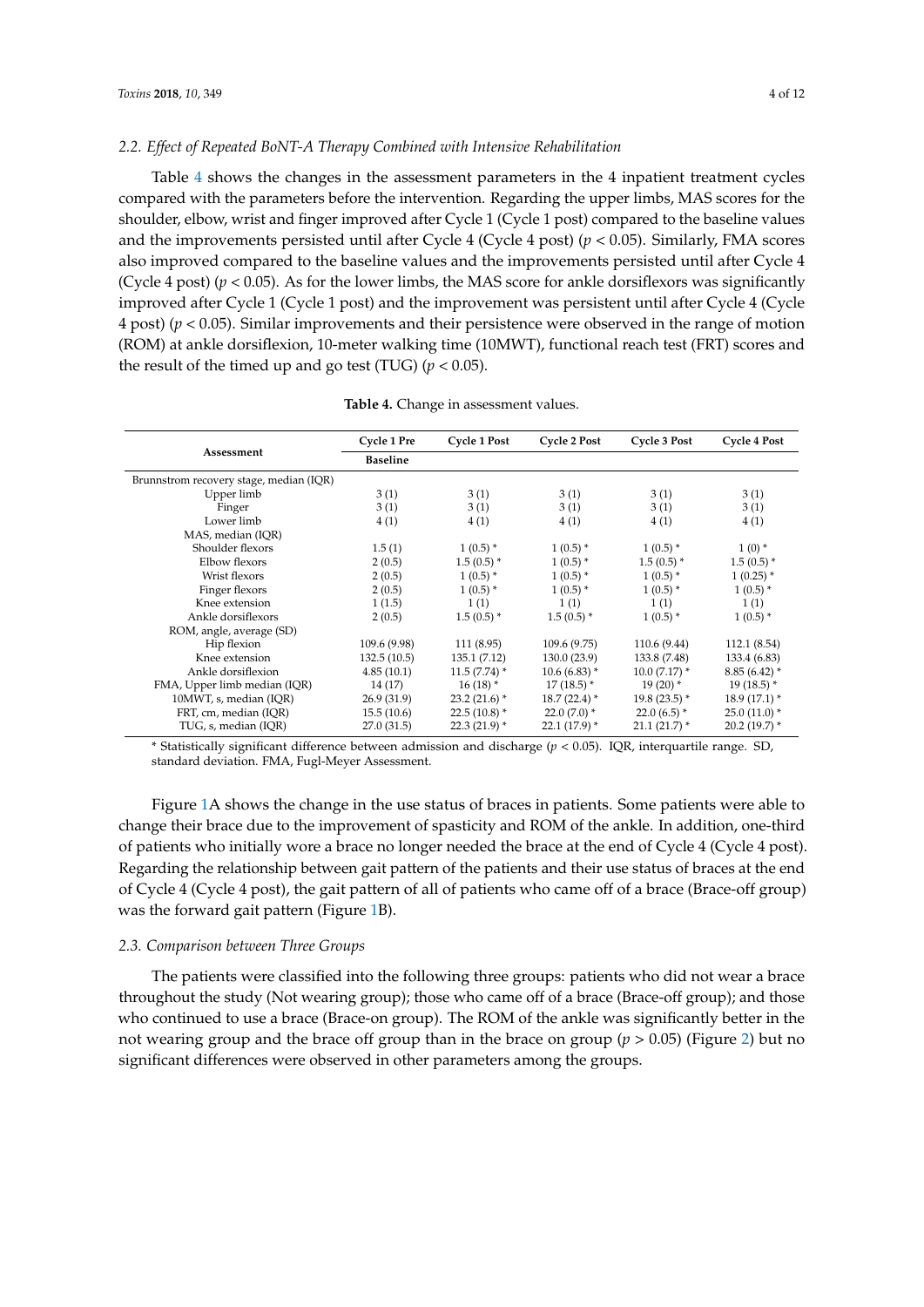<span id="page-4-0"></span>

| A               |                           |                         |               |     |     |                                                     |                |  |                                |             |                         |
|-----------------|---------------------------|-------------------------|---------------|-----|-----|-----------------------------------------------------|----------------|--|--------------------------------|-------------|-------------------------|
|                 |                           |                         |               |     |     |                                                     |                |  |                                |             |                         |
| Case            | Patterns of gait          | Cycle 1 pre<br>baseline |               |     |     | Cycle 1 post Cycle 2 post Cycle 3 post Cycle 4 post |                |  |                                |             |                         |
| Brace-off Group |                           |                         |               |     |     |                                                     |                |  |                                |             |                         |
|                 | Forward<br>1              | GSD                     | off           |     |     |                                                     |                |  |                                |             |                         |
|                 | $\overline{2}$<br>Forward | GSD                     | off           |     |     |                                                     |                |  |                                |             |                         |
|                 | 3<br>Forward              | GSD                     |               | ÷   | off |                                                     |                |  |                                |             |                         |
|                 | Forward<br>4              | GSD                     |               |     | off |                                                     |                |  |                                |             |                         |
|                 | 5<br>Forward              | GSD                     |               |     | оff |                                                     |                |  |                                |             |                         |
|                 | Forward<br>б              | GSD                     |               |     | off |                                                     |                |  |                                |             |                         |
|                 | 7<br>Forward              | GSD                     |               |     | off | ٠                                                   | B              |  |                                |             |                         |
|                 | 8<br>Forward              | AFO with OD             | ÷             | GSD | off | ⇒                                                   |                |  |                                |             |                         |
|                 | 9<br>Forward              | AFO with OD             | ⇒             | GSD |     | off                                                 | 14             |  |                                |             |                         |
| Brace-on Group  |                           |                         |               |     |     |                                                     |                |  |                                |             |                         |
| 10              | Forward                   | GSD                     |               |     |     |                                                     |                |  |                                |             |                         |
| 11              | Forward                   | GSD                     |               |     |     |                                                     | 12             |  |                                |             |                         |
| 12              | Forward                   | GSD                     |               |     |     |                                                     |                |  |                                |             |                         |
| 13              | Forward                   | GSD                     |               |     |     |                                                     | 10             |  |                                |             |                         |
| 14              | Forward                   | GSD                     |               |     |     |                                                     |                |  |                                |             |                         |
| 15              | Forward                   | GSD                     |               |     |     |                                                     | 8              |  |                                |             |                         |
| 16              | Forward                   | AFO with OD             | $\rightarrow$ | GSD |     |                                                     |                |  |                                |             | $\blacksquare$ F orward |
| 17              | Forward                   | AFO with OD             |               |     |     |                                                     |                |  |                                |             |                         |
| 18              | Forward                   | AFO with OD             |               |     |     |                                                     | 6              |  |                                |             | $\blacksquare$ Even     |
| 19              | Forward                   | AFO with OD             |               |     |     |                                                     |                |  |                                |             |                         |
| 20              | Forward                   | AFO with OD             |               |     |     |                                                     | $\overline{4}$ |  |                                |             |                         |
| 21              | Forward                   | PAFO                    | ÷             | GSD |     |                                                     |                |  |                                |             |                         |
| 22              | Even                      | GSD                     |               |     |     |                                                     | 2              |  |                                |             |                         |
| 23              | Even                      | GSD                     |               |     |     |                                                     |                |  |                                |             |                         |
| 24              | Even                      | GSD                     |               |     |     |                                                     | $\mathbf 0$    |  |                                |             |                         |
| 25<br>26        | Even<br>Even              | GSD<br>GSD              |               |     |     |                                                     |                |  |                                |             |                         |
| 27              | Even                      | PAFO                    | GSD           |     |     |                                                     |                |  | Brace-off Group Brace-on Group | Not Wearing |                         |
| Not wearing     |                           |                         |               |     |     |                                                     |                |  |                                |             |                         |
| 28              | Forward                   |                         |               |     |     |                                                     |                |  |                                |             |                         |
| 29              | Forward                   |                         |               |     |     |                                                     |                |  |                                |             |                         |
| 30              | Forward                   |                         |               |     |     |                                                     |                |  |                                |             |                         |
| 31              | Forward                   |                         |               |     |     |                                                     |                |  |                                |             |                         |
| 32              | Forward                   |                         |               |     |     |                                                     |                |  |                                |             |                         |
| 33              | Even                      |                         |               |     |     |                                                     |                |  |                                |             |                         |
| 34              | Even                      |                         |               |     |     |                                                     |                |  |                                |             |                         |
| 35              | Even                      |                         |               |     |     |                                                     |                |  |                                |             |                         |

**Figure 1.** Brace changes and the relationship between pattern of gait and with or without brace at **Figure 1.** Brace changes and the relationship between pattern of gait and with or without brace at discharge. (**A**). The Change of brace. AFO with OD, Ankle-foot orthosis with an oil damper; GSD, discharge. (**A**). The Change of brace. AFO with OD, Ankle-foot orthosis with an oil damper; GSD, Gait Solution Design; PAFO, Plastic ankle-foot orthosis. (**B**). The relationship between pattern of gait and with or without brace at discharge in Cycle 4. The vertical axis indicates the number of patients.

<span id="page-4-1"></span>

Figure 2. A comparison of the ROM of the ankle between the three groups. Dotted line, solid line and broken line indicate the brace-on group, the brace-off group and the not wearing brace group, respectively. ROM of the ankle was significantly larger in the not wearing brace group and the brace-off group than in the brace-on group from post cycle 1 to post cycle 4.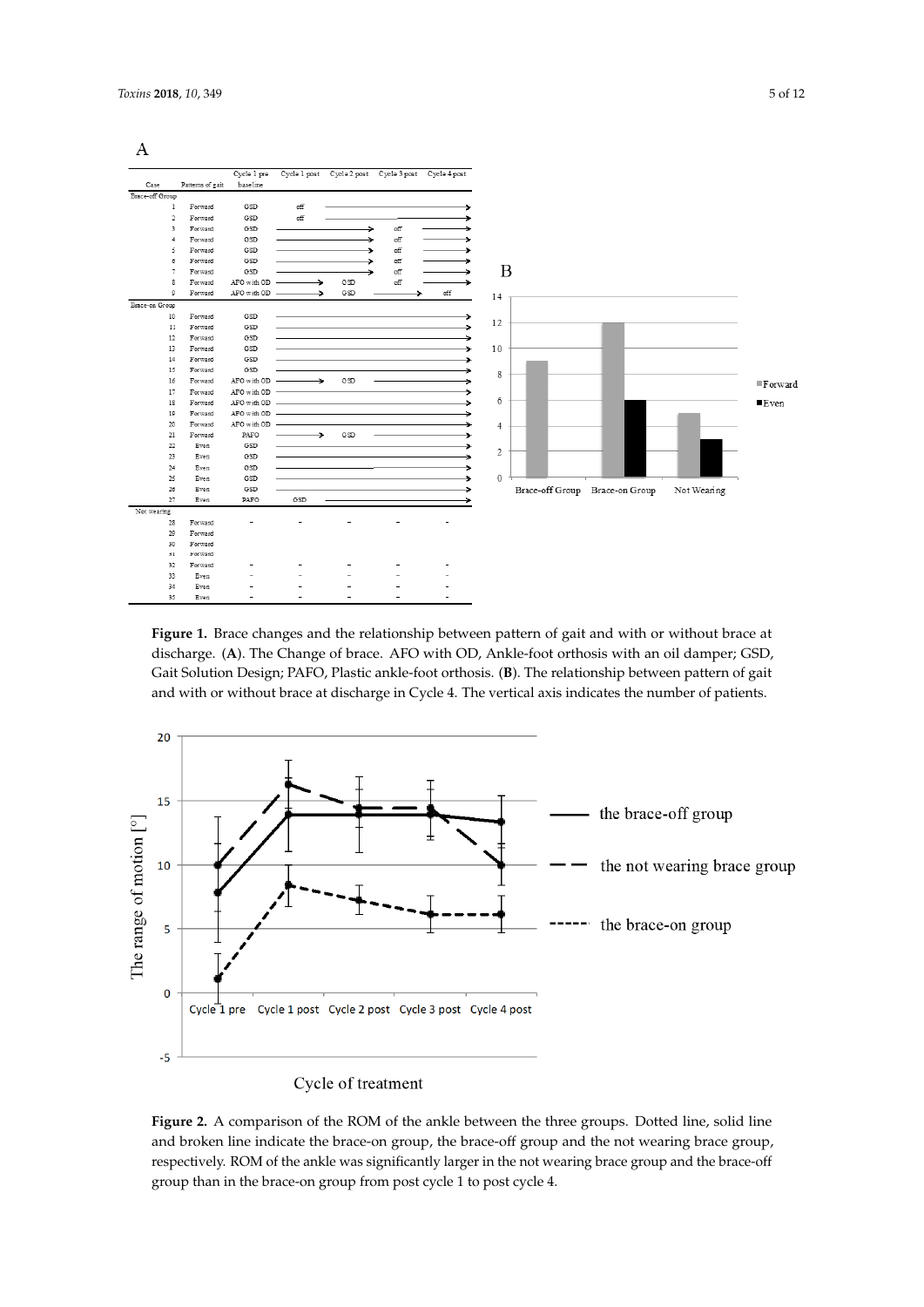### **3. Discussion**

In the present study, we implemented a combined treatment program of repeated BoNT-A therapy and rehabilitation for post-stroke patients with spasticity and examined its effect on spasticity, motor function and the use of braces. Our results demonstrated an improvement of spasticity by the combined treatment program and maintenance of the improvement. In addition, the combined treatment enabled improved lower limb motor functions in the post-stroke patients and their brace use status. This is the first report on the combined treatment program of repeated BoNT-A therapy and intensive rehabilitation.

In this study, there was the high standard deviation in the age at injection and time between onset and treatments. Several years have passed since BoNT-A therapy in Japan. Therefore, BoNT-A therapy has become the available tool for spasticity in post-stroke patients. Thus, it was difficult to find patients who had not been treated with BoNT-A therapy. And, compared with the subject date of clinical trials in Japan, the average scores of the age at injection and time between onset and treatments were similar [\[6](#page-9-5)[,7\]](#page-10-4). In this study, the youngest patient was the 30s and the oldest patient was the 80s in years of age. In the time between onset and treatments, one patient was 488 months and apart from this patient, three patients were over 100 months. Therefore, it is thought that the number of cases affected the standard deviation. There were more patients with a forward gait pattern than patients with an even gait pattern. In addition, there were more patients who used a brace than patients who did not use a brace prior to the intervention. Ankle-foot orthotic therapy for patients with post-stroke paresis and spasticity not only prevents contracture and deformity of joints and mitigates spasticity but also plays a pivotal role in regaining walking ability and relearning motor functions [\[25\]](#page-11-0). An ankle-foot orthosis with an oil damper and Gait Solution Design is especially effective to promote the forward driving force in the gait cycle by assisting heel rocker function [\[24\]](#page-10-17). The patients included in the current study that used ankle-foot orthotic devices prior to the intervention were most likely to benefit from these effects and we speculate that many of these patients attained the forward gait pattern as a result. A previous study demonstrated that the combined use of BoNT-A injection and orthotic therapy improved walking speed, increased peak ankle dorsiflexion during the stance phase and increased the peak ankle plantarflexion moment during the swing phase [\[26\]](#page-11-1). The combined use of an orthosis with BoNT-A therapy may have a substantial influence on the improvement of walking ability.

As for the changes in the total dose of BoNT-A and its injection site, the total dose of BoNT-A in a cycle and the interval between cycles (weeks) did not change significantly. The most likely reason for no significant changes in the interval between cycles was because the interval was set between 12 and 20 weeks in the treatment protocol. The total dose of BoNT-A in each cycle and its distribution into individual muscles were decided at the time of medical examination for each cycle. We speculated that the combined treatment with BoNT-A injection and intensive rehabilitation would reduce the total dose of BoNT-A gradually through repeated treatment but the total dose remained rather constant. On the other hand, with regard to the mean injected dosage of BoNT-A into individual muscles, the distributions of BoNT-A into the tibialis posterior muscle, gastrocnemius muscle and soleus muscle were constant, while the distribution into the tibialis anterior muscle decreased and the distributions into the flexor hallucis longus muscle and flexor digitorum longus muscle increased during the current study. This finding suggests that gradual improvement of varus and equinus conditions with repeated treatment made it possible for the dose of BoNT to be distributed into other muscles. In the future, it will be necessary to observe the long-term changes in the total dose and distribution to individual muscles over a treatment course.

We demonstrated a significant reduction of MAS scores in the upper and lower limbs and the maintained this reduction during the study period in the current treatment protocol. These results are consistent with those in previous studies [\[11,](#page-10-0)[20,](#page-10-13)[21\]](#page-10-14). In the upper limb, improvement of upper limb function, as well as the reduction of MAS scores were observed. A previous study demonstrated that repeated treatment with BoNT-A improved upper limb function, as well as spasticity in patients with post-stroke upper limb spasticity [\[27\]](#page-11-2). In addition, in relation to the improvement of lower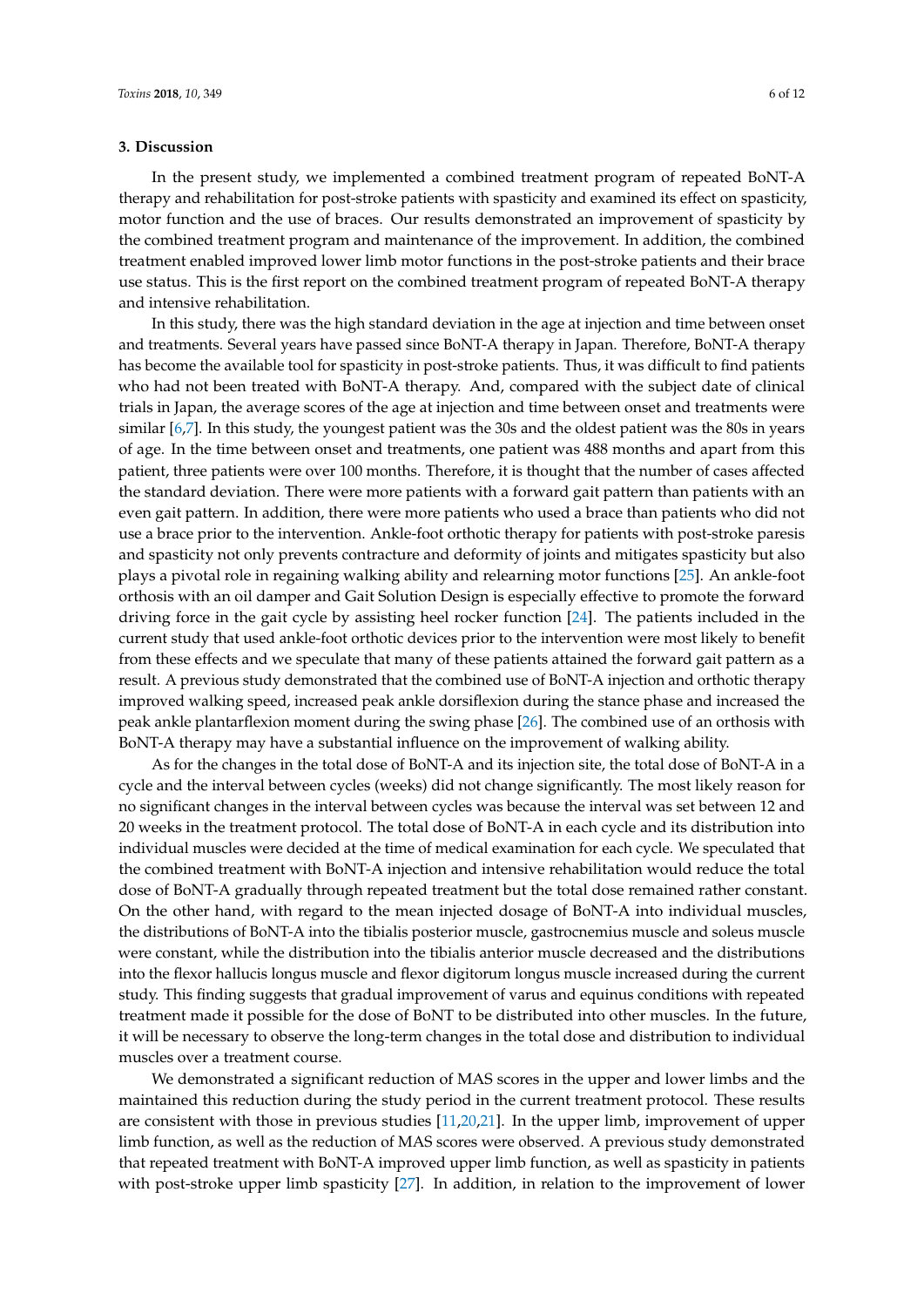limb function that will be discussed below, BoNT-A therapy on the upper limb may improve gait disturbance since by improving balancing ability and walking speed [\[28,](#page-11-3)[29\]](#page-11-4). The mitigation of upper limb spasticity improves walking ability through the improvement of the position, swinging ability and voluntary movement of the upper limb. In the lower limb, the combined treatment of BoNT-A therapy and intensive rehabilitation not only improved MAS scores and the ROM of the ankle but also improved motor function and balancing ability. These effects of the combined treatment persisted throughout the study. A previous study reported an improvement of the MAS score of the ankle and walking ability by the repeated administration of BoNT-A [\[22\]](#page-10-15) and our present results supported those findings. We speculate that the combined use of intensive rehabilitation and BoNT-A therapy creates a favorable environment to improve motor function and spasticity through listening to the patient's needs at every treatment administration. Therefore, the combination therapy allowed adjustment of the orthotic device or to have the patient stop using the device. Teasell et al. examined the rehabilitation management of post-stroke patients and reported that proper management and training for spasticity was effective for the improvement of motor function in post-stroke patients, even at 6 months or more after onset [\[30\]](#page-11-5). The results of the present study support their findings.

All of the patients in the brace-off group showed the forward gait pattern. With regard to the mechanism of improvement, the reconstruction of neuroplasticity and the relearning of motor functions, the mechanism for acquisition of a normal pattern of motor function is very important. Therapeutic intervention to induce patients' relearning of such motor functions is also important. Therefore, our results suggest that the combined treatment program contributed to the relearning of motor functions. In addition, our results suggest the importance of leading patients to the forward gait pattern in the post-stroke acute or subacute phase prior to the introduction of the treatment for spasticity. Furthermore, it is important to examine the types of patients that can acquire the forward gait pattern based on the type of stroke and the size of cerebral damage. A recent study examined the therapeutic effect of BoNT-A for spasticity in the early phase after the onset of stroke and demonstrated a significant reduction of MAS scores for the ankle [\[31\]](#page-11-6). Relearning and re-establishing walking ability and balancing ability is important for rehabilitation in the early phase after the onset of stroke. Therefore, the significance of a combined treatment using BoNT-A therapy and rehabilitation is clear in regard to the suppression of spasticity and the learning of a proper gait pattern.

Lastly, there are several limitations to the present study. First, this was a retrospective study with no control group. Ideally, we should have set an intensive rehabilitation only group or a BoNT-A monotherapy group. Second, the number of cases included in the current study is small. Several years have passed since BoNT-A therapy for post-stroke patients became widely available in Japan, thus, it was difficult to find patients who had not been treated with BoNT-A therapy. Third, it is necessary to follow patients who continued the use of a brace after the 4 cycles of treatment. In this study, the patients were followed for 12 or 15 months with 4 cycles of treatment but it may be necessary to observe their clinical course and the persistent effect of the treatment. In addition, there is a possibility that the patients who no longer required a brace may require a brace in the future if their walking ability decreases. Therefore, we will conduct a long-term follow-up of the patients on their clinical course and continue the treatment in the future.

### **4. Conclusions**

The combined treatment of repeated BoNT-A therapy and intensive rehabilitation for lower limb spasticity in post-stroke patients mitigated spasticity and the effect was persistent throughout the study. Our results indicate that the combined treatment is effective for the improvement of lower limb motor function and the maintenance of the improvement. In addition, our results suggest that patients who showed the forward gait pattern before starting the intervention may be able to stop using a brace during or after treatment.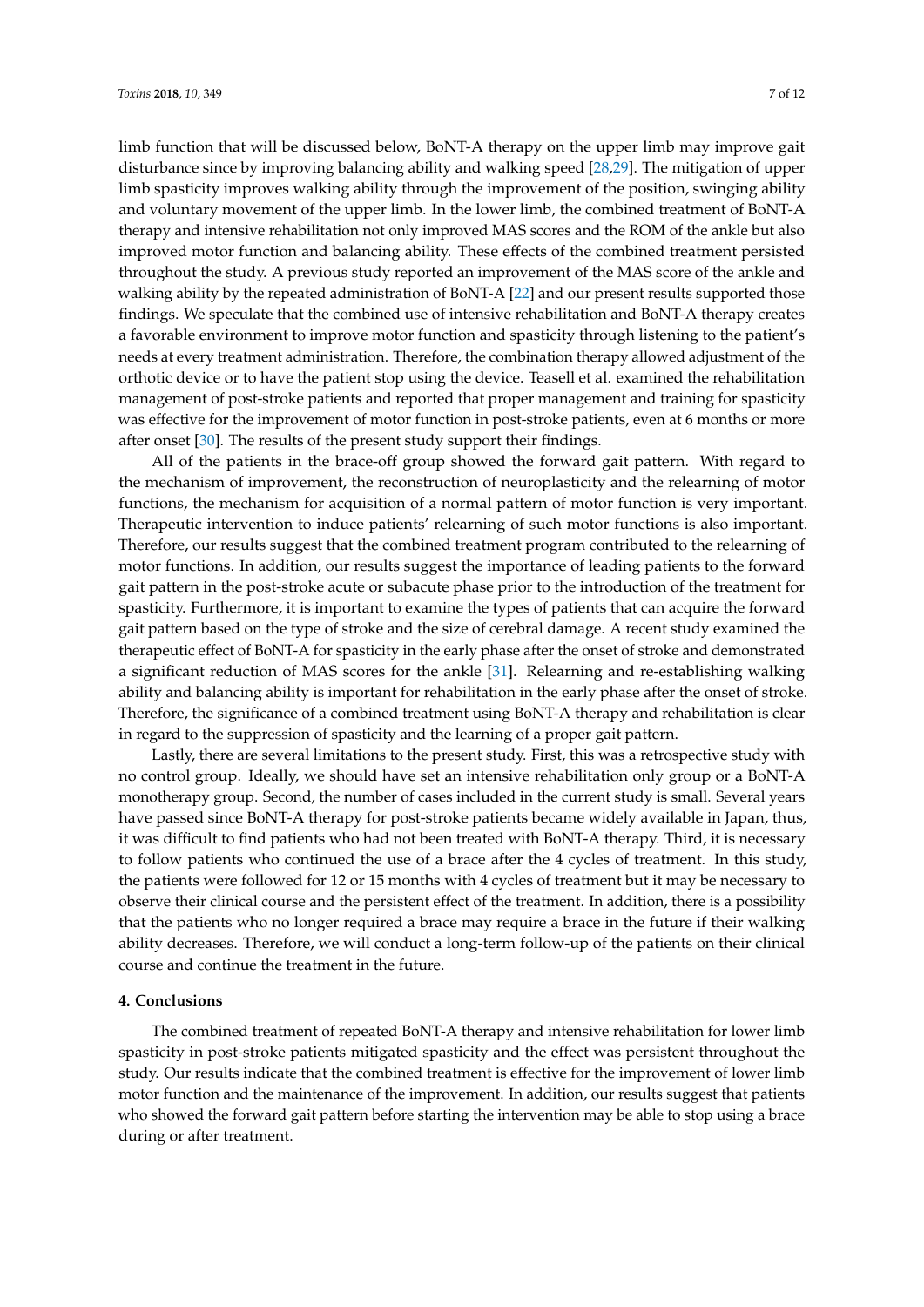### **5. Materials and Methods**

## *5.1. Study Design* **5. Materials and Methods**

Figure [3](#page-7-0) shows a flow chart of the study. Study subjects were patients introduced to BoNT-A therapy for the first time during a period from April 2014 through January 2017. One treatment cycle was defined as a 12-day inpatient treatment protocol including BoNT-A therapy, intensive rehabilitation and assessment of motor function before and after the hospitalization. As for the interval between BoNT-A injections, BoNT-A was injected again between 12 weeks to 20 weeks after the last injection. The patients underwent 4 cycles of the inpatient treatment protocol. If the modified Ashworth scale  $(MAS)$  score was 1 or below, the treatment was postponed. Ashworth scale (MAS) score was 1 or below, the treatment was postponed.

<span id="page-7-0"></span>

**Figure 3.** The study design. The study subjects included 35 patients and excluded 1 patient with. post **Figure 3.** The study design. The study subjects included 35 patients and excluded 1 patient with. post cerebral traumatic spasticity. 35 patients completed 4 cycles of the inpatient treatment protocol. One treatment cycle was defined as a 12-day inpatient treatment protocol. At admission, all patients' motor function before BoNT-A injections was evaluated. Beginning on the following day, the rehabilitation program was administered for 11 consecutive days. At the last day of this protocol, the motor function after intensive rehabilitation was evaluated for all patients. As for the interval between BoNT-A injections, BoNT-A was injected again between 12 weeks to 20 weeks after the last *5.2. Participants* injection. Abbreviation: BoNT-A, botulinum toxin type A.

#### $W$  conduction of patients who visited  $\tilde{v}$  and  $W$  visited Kikyogahara Hospital for  $B$ *5.2. Participants*

We conducted an investigation of patients who visited Kikyogahara Hospital for BoNT-A injections and inpatient rehabilitation. The following inclusion criteria were used: (1) patients with hemiplegia following a stroke that involved upper and lower limb spasticity, (2) MAS of the ankle score  $\geq$  at cycle 1, (3) >6 months since the onset of stroke, (4) no prior BoNT-A injections, (5) no contraindications for BoNT-A injections and (6) the patient desire of additional improvements of hemiplegia. The exclusion criteria were: (1) only an upper limb being appropriate for BoNT-A injections, (2) unable to walk without assistance, (3) taking anti-spasticity medications,  $T_{\text{H}}$  current study was compliant with the Declaration of  $\mathcal{L}_{\text{H}}$  and  $\mathcal{L}_{\text{H}}$  and  $\mathcal{L}_{\text{H}}$ (4) a history of BoNT-A injections, (5) a history of surgery for spasticity due to stroke and (6) severe inversitutional ethics committee of  $\mathcal{L}_{\text{max}}$  University School of Medicine and Kikyougahara Hospital. cognitive impairment.

The current study was compliant with the Declaration of Helsinki and written informed consent was obtained from all participants. The current study was conducted following approval from the institutional ethics committee of Jikei University School of Medicine and Kikyougahara Hospital. This study was registered with the University Hospital Medical Information Network Clinical Trials Registry (UMIN-CTR) (UMIN 000033463).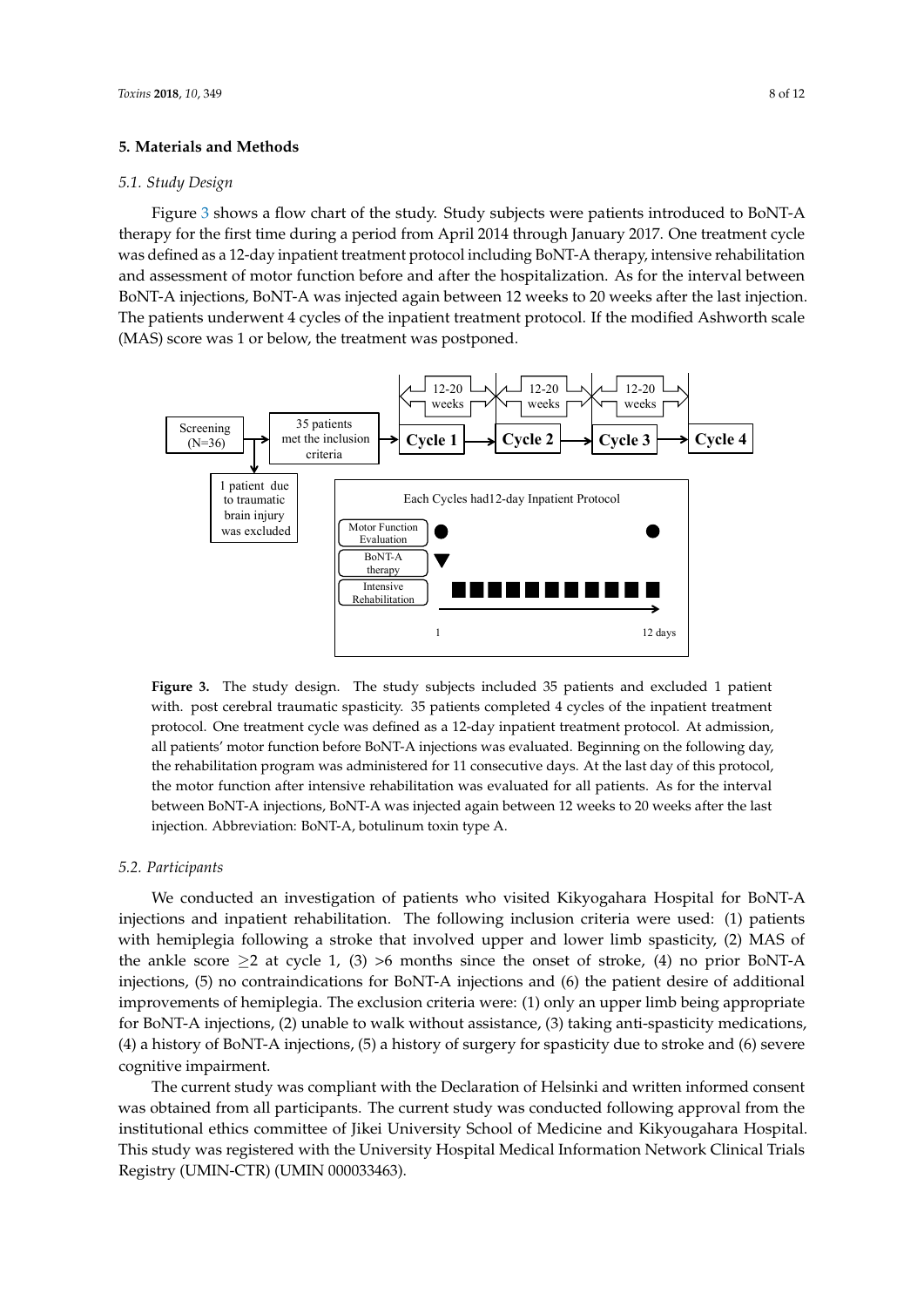### *5.3. Procedures*

BoNT-A was administered based on the guidelines of Sheean et al. [\[32\]](#page-11-7). The maximum doses for the upper limb, lower limb and total were 240 U, 300 U and 360 U, respectively. BoNT-A (OnabotulinumtoxinA) was diluted with saline to a concentration of 25 U/mL. A team consisting of two physicians, an occupational therapist and a nurse observed the degree of upper and lower limb paresis, the degree of muscle contraction, the extent of dysfunction due to paresis and spasticity and the affected ADL. On the basis of these observations, the team planned the sites and dosage of BoNT-A injection by estimating the possibility of upper and lower limb functional improvement due to the reduction of muscle contraction. All patients were injected by the same physician. Ultrasonography was used to guide BoNT-A injections for all muscles. As the effects of BoNT-A are dose-dependent, we determined the dosages according to previous studies, the degree of spasticity and clinical experience, within the range of maximum dosages mentioned above [\[7](#page-10-4)[–9\]](#page-10-8).

### *5.4. Motor Function Evaluation*

With regard to the MAS, we assessed the shoulder, elbow, wrist, finger, knee and ankle. The MAS was shown to have high reliability as a tool for measuring spasticity [\[33\]](#page-11-8). The degree of spasticity is classified into a total of 6 stages: 0, no increase in muscle tone; 1, Slightly increase in muscle tone, manifested by a catch and release or by minimal resistance at the end of the range of motion when the affected parts is moved in flexion or extension; 1+, Slight increase in muscle tone, manifested by a catch, followed by minimal resistance throughout the remainder (less than half) of the ROM; 2, More marked increase in muscle tone through most of the ROM but affected parts easily moved; 3, Considerable increase in muscle tone, passive movement difficult; 4, Affected parts rigid in flexion or extension. ROM measurements were obtained for hip flexion, knee extension and ankle dorsiflexion (the patient was resting supine on the examination table with their knees extended). ROM is presented the angular of the joint and is expressed in degree. In post-stroke patient, the limitation of ROM clinically is caused by spasticity due to a symptom of upper motor neuron syndrome. The Fugl-Meyer Assessment (FMA) is a comprehensive assessment battery of motor function that includes assessment of motor function of the upper and lower limbs [\[34\]](#page-11-9). In the upper limb, we used 33 items (maximum points of 66) of the FMA pertaining to upper limb function, including shoulder, elbow, forearm, wrist and hand. Each item is rated on a three-point ordinal scale: 0, cannot; 1, can perform partially; 2, can perform fully. Comfortable gait velocities of the 10 Meter Walk Test (10MWT) were also measured. The patients walked for 10 m in a straight line, with a 2-m run-up. Time was measured with a stopwatch and recorded in seconds. The Functional Reach Test (FRT) is used primarily to evaluate the patient fall risk [\[35\]](#page-11-10) and reflects static balance [\[36\]](#page-11-11). This functional reach is defined as the maximal distance that one can reach forward beyond arm's length, while maintaining a fixed base of support in the standing position.

Clinically, it is considered that FRT values less than 15 cm indicate a high risk of falls. We conducted this assessment to monitor changes in balance ability due to BoNT-A injections to both the upper and lower limbs. The Timed Up and Go (TUG) test is associated closely with static and dynamic balance, walking ability and ADL. It is an easy-to-administer test, yet, it has been shown to have high reliability [\[37,](#page-11-12)[38\]](#page-11-13). In this test, the patients were required to stand up from a chair with armrests, walk 3 m, turn around, return to the chair and sit down as quickly as possible. Similar to the 10MWT, the time to completion was measured in seconds with a stopwatch. The patients completed 3 trials.

In addition, the use status of a brace, type of the brace and the gait pattern were surveyed during the protocol treatment. Change in the brace used were performed as necessary in the rehabilitation program described below.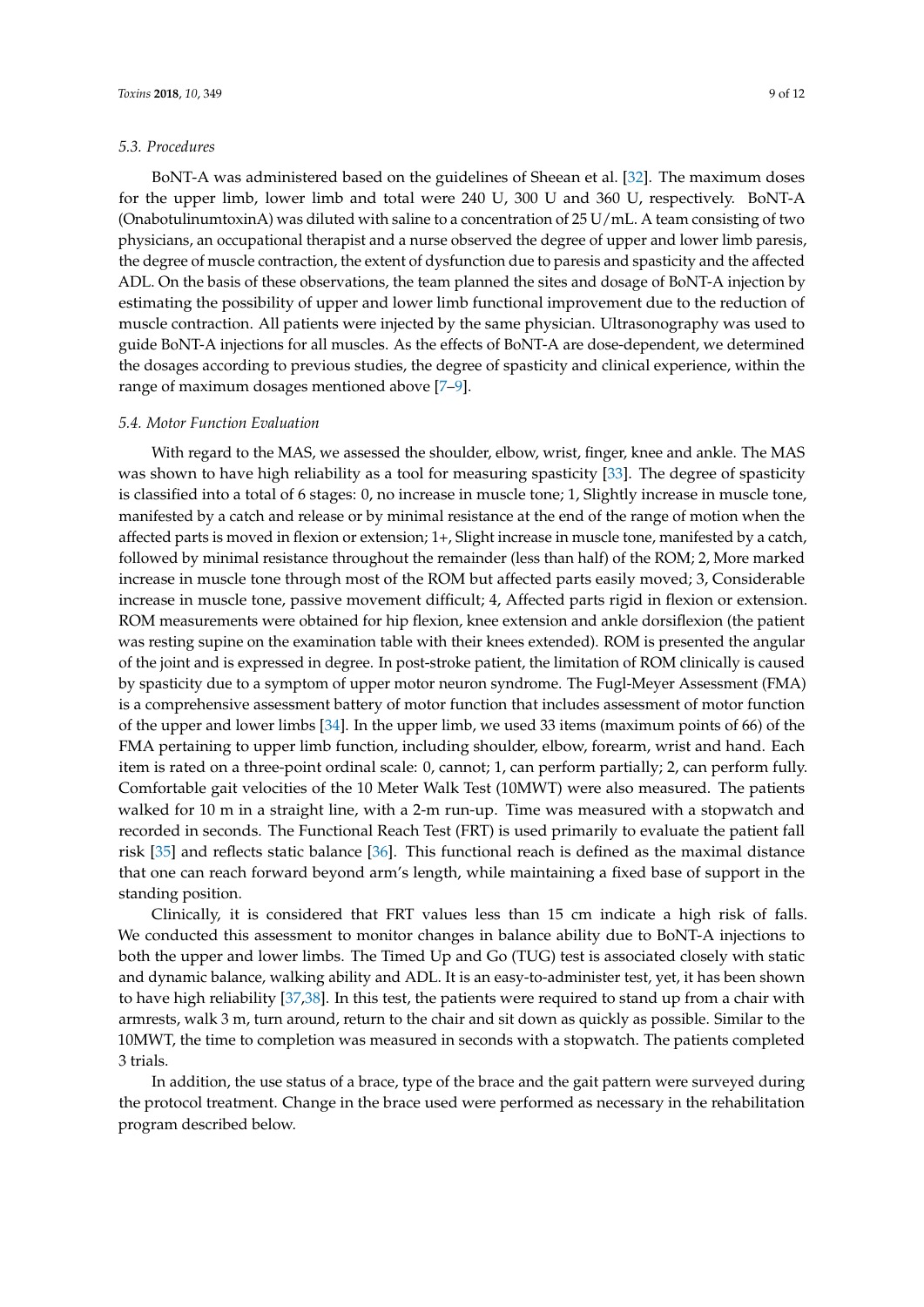### *5.5. Rehabilitation Programs*

All patients received BoNT-A injections in the afternoon of the day of admission. Beginning on the following day, the rehabilitation training was administered for 11 consecutive days. Including the assessment on the day of discharge, the rehabilitation program was a 12-day inpatient protocol. For the rehabilitation program, we implemented MD-Re. In MD-Re, a team of specialists was formed consisting of two physicians, a physical therapist, an occupational therapist and nurses. These members supported the patient and created a rehabilitation program to be shared between the patient and practitioners, based on the results of the assessment at admission. The team listened to the patient's wishes and needs in creating a rehabilitation plan. The rehabilitation goals of each patient were different, therefore the rehabilitation approach also differed for each patient. Each patient received rehabilitation personally with a therapist. All patients participated in an individually tailored goal-oriented rehabilitation program that was developed based on their real-life demands. As the rehabilitation program aimed to improve not only spasticity but also patient functioning, ADL training, walking training, balance training, core training and brace adjustment or brace-off training were included, as well as stretching, positioning and ROM training. Outpatient rehabilitation was not implemented and the patients were instructed to continue the training regimen provided on the last day of the self-rehabilitation program at home after discharge.

### *5.6. Statistical Analyses*

Data obtained at hospital discharge of each treatment cycle were compared with those obtained at the baseline. For the MAS, we converted scores of 1+ into 1.5 upon analysis. Normality was examined using the Shapiro-Wilk test. The data were analyzed by an analysis of variance with repeated measurements if they were normally distributed and data were analyzed by Friedman test if they were not normally distributed. In addition, patients were classified into three groups ("not wearing brace" group, "brace-off" group and "brace-on" group) according to their status of the use of a brace. These data were analyzed comparatively among the groups.

Bonferroni corrections were used for multiple comparisons. All analyses were performed using SPSS 21.0 software (IBM, Armonk, NY, USA). A *p*-value < 0.05 indicated statistical significance in all tests.

**Author Contributions:** All authors conceived and designed the experiments; T.H., H.H. and Y.S. performed the experiments; T.H. and Y.S. analyzed the data; T.H. wrote the paper.

**Funding:** This research received no external funding.

**Conflicts of Interest:** The authors declare no conflict of interest.

#### **References**

- <span id="page-9-0"></span>1. Rossetto, O.; Pirazzini, M.; Montecucco, C. Botulinum neurotoxins: Genetic, structural and mechanistic insights. *Nat. Rev. Microbiol.* **2014**, *12*, 535–549. [\[CrossRef\]](http://dx.doi.org/10.1038/nrmicro3295) [\[PubMed\]](http://www.ncbi.nlm.nih.gov/pubmed/24975322)
- <span id="page-9-1"></span>2. Tehran, D.A.; Pirazzini, M. Novel botulinum neurotoxins: Exploring underneath the iceberg tip. *Toxins (Basel)* **2018**, *10*, 190. [\[CrossRef\]](http://dx.doi.org/10.3390/toxins10050190) [\[PubMed\]](http://www.ncbi.nlm.nih.gov/pubmed/29748471)
- <span id="page-9-2"></span>3. Kaji, R. Clinical differences between A1 and A2 botulinum toxin subtypes. *Toxicon* **2015**, *107*, 85–88. [\[CrossRef\]](http://dx.doi.org/10.1016/j.toxicon.2015.09.025) [\[PubMed\]](http://www.ncbi.nlm.nih.gov/pubmed/26394198)
- <span id="page-9-3"></span>4. Brin, M.F. Botulinum toxin: Chemistry, pharmacology, toxicity and immunology. *Muscle Nerve Suppl.* **1997**, *6*, 146–168. [\[CrossRef\]](http://dx.doi.org/10.1002/(SICI)1097-4598(1997)6+<146::AID-MUS10>3.0.CO;2-4)
- <span id="page-9-4"></span>5. Boyd, R.N.; Pliatsios, V.; Starr, R.; Wolfe, R.; Graham, H.K. Biomechanical transformation of the gastroc-soleus muscle with botulinum toxin A in children with cerebral palsy. *Dev. Med. Child Neurol.* **2000**, *42*, 32–41. [\[CrossRef\]](http://dx.doi.org/10.1017/S0012162200000074) [\[PubMed\]](http://www.ncbi.nlm.nih.gov/pubmed/10665973)
- <span id="page-9-5"></span>6. Kimura, A.; Abo, M.; Kawate, N.; Osako, Y.; Suyama, K.; Maeda, T.; Uechi, Y.; Iwasaki, M. Efficacy and safety of botulinum toxin type A in treating upper limb spasticity in post-stroke patients: A multicenter,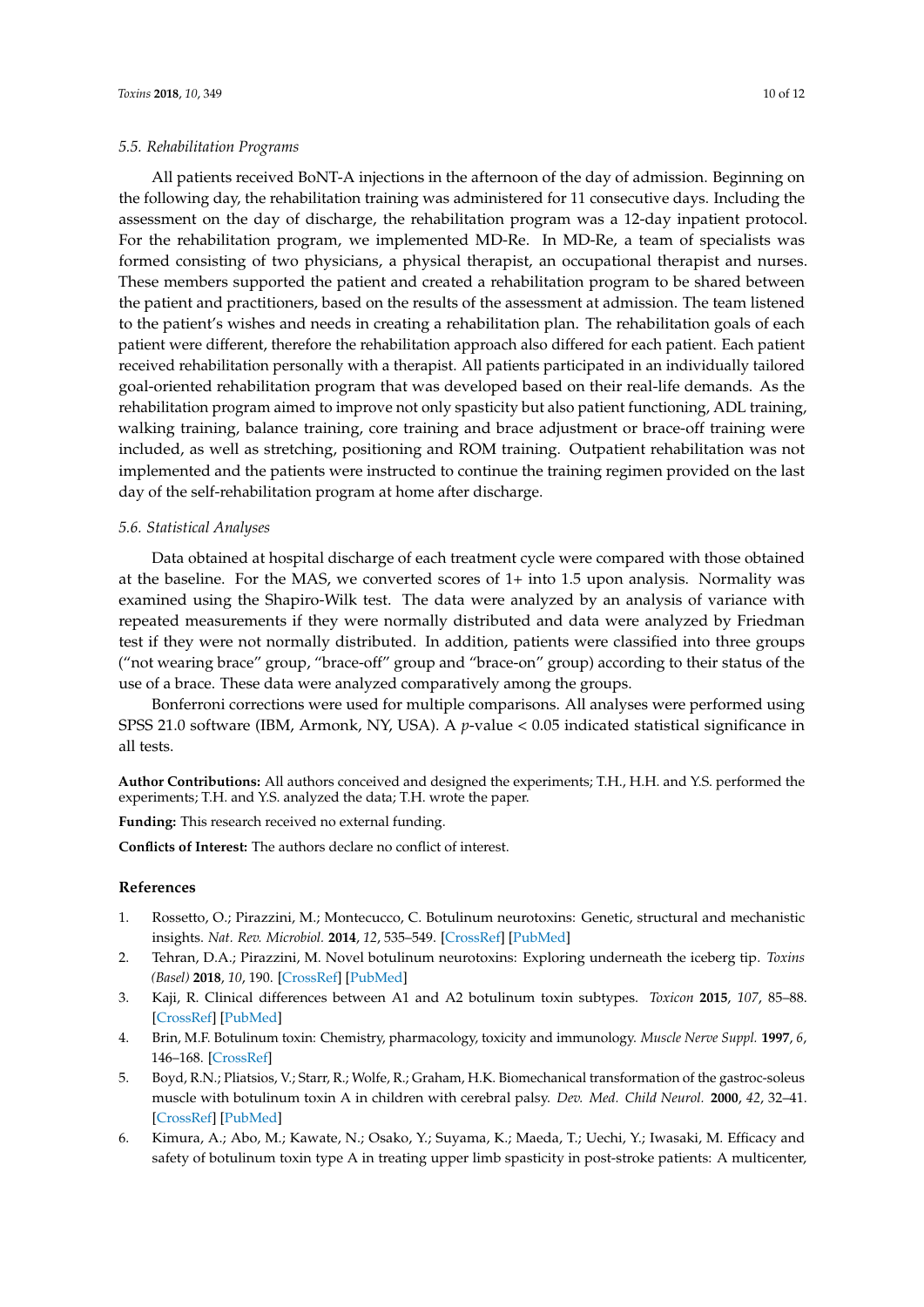double-blind, placebo-controlled trial followed by an open-label trial. *Jpn. J. Rehabil. Med.* **2010**, *47*, 714–727. [\[CrossRef\]](http://dx.doi.org/10.2490/jjrmc.47.714)

- <span id="page-10-4"></span>7. Kimura, A.; Abo, M.; Kawate, N.; Osako, Y.; Suyama, K.; Maeda, T.; Uechi, Y.; Iwasaki, M. Efficacy and safety of botulinum toxin type a in treating lower limb spasticity in post-stroke patients: A multicenter, double-blind, placebo-controlled trial followed by an open-label trial. *Jpn. J. Rehabil. Med.* **2010**, *47*, 626–636. [\[CrossRef\]](http://dx.doi.org/10.2490/jjrmc.47.626)
- <span id="page-10-7"></span>8. Elia, A.E.; Filippini, G.; Calandrella, D.; Albanese, A. Botulinum Neurotoxin for Post-Stroke Spasticity in Adults: A Systematic Review. *Mov. Disord. Soc.* **2009**, *24*, 801–812. [\[CrossRef\]](http://dx.doi.org/10.1002/mds.22452) [\[PubMed\]](http://www.ncbi.nlm.nih.gov/pubmed/19224614)
- <span id="page-10-8"></span>9. Rosales, R.L.; Chua-Yap, A.S. Evidence-based systematic review on the efficacy and safety of botulinum toxin-A therapy in post-stroke spasticity. *J. Neural Transm.* **2008**, *115*, 617–623. [\[CrossRef\]](http://dx.doi.org/10.1007/s00702-007-0869-3) [\[PubMed\]](http://www.ncbi.nlm.nih.gov/pubmed/18322637)
- <span id="page-10-12"></span>10. Naumann, M.; Albanese, A.; Heinen, F.; Molenaers, G.; Relja, M. Safety and efficacy of botulinum toxin type A following long-term use. *Eur. J. Neurol.* **2006**, *13*, 35–40. [\[CrossRef\]](http://dx.doi.org/10.1111/j.1468-1331.2006.01652.x) [\[PubMed\]](http://www.ncbi.nlm.nih.gov/pubmed/17112348)
- <span id="page-10-0"></span>11. Gordon, M.F.; Brashear, A.; Elovic, E.; Kassicieh, D.; Marciniak, C.; Liu, J.; Turkel, C. Repeated dosing of botulinum toxin type A for upper limb spasticity following stroke. *Neurology* **2004**, *63*, 1971–1973. [\[CrossRef\]](http://dx.doi.org/10.1212/01.WNL.0000144349.95487.91) [\[PubMed\]](http://www.ncbi.nlm.nih.gov/pubmed/15557529)
- <span id="page-10-1"></span>12. Mayer, N.H. Clinicophysiologic concepts of spasticity and motor dysfunction in adults with an upper motoneuron lesion. *Muscle Nerve* **1997**, *6*, 1–13. [\[CrossRef\]](http://dx.doi.org/10.1002/(SICI)1097-4598(1997)6+<1::AID-MUS2>3.0.CO;2-D)
- <span id="page-10-2"></span>13. Sommerfeld, D.K.; Eek, E.U.; Svensson, A.K.; Holmqvist, L.W.; von Arbin, M.H. Spasticity after stroke: Its occurrence and association with motor impairments and activity limitations. *Stroke* **2004**, *35*, 134–139. [\[CrossRef\]](http://dx.doi.org/10.1161/01.STR.0000105386.05173.5E) [\[PubMed\]](http://www.ncbi.nlm.nih.gov/pubmed/14684785)
- <span id="page-10-3"></span>14. Watkins, C.L.; Leathley, M.J.; Gregson, J.M.; Moore, A.P.; Smith, T.L.; Sharma, A.K. Prevalence of spasticity post stroke. *Clin. Rehabil.* **2002**, *16*, 515–522. [\[CrossRef\]](http://dx.doi.org/10.1191/0269215502cr512oa) [\[PubMed\]](http://www.ncbi.nlm.nih.gov/pubmed/12194622)
- <span id="page-10-5"></span>15. Burbaud, P.; Wiart, L.; Dubos, J.L.; Gaujard, E.; Debelleix, X.; Joseph, P.A.; Mazaux, J.M.; Bioulac, B.; Barat, M.; Lagueny, A. A randomised, double blind, placebo controlled trial of botulinum toxin in the treatment of spastic foot in hemiparetic patients. *J. Neurol. Neurosurg. Psychiatry* **1996**, *61*, 265–269. [\[CrossRef\]](http://dx.doi.org/10.1136/jnnp.61.3.265) [\[PubMed\]](http://www.ncbi.nlm.nih.gov/pubmed/8795597)
- <span id="page-10-6"></span>16. Tanikawa, H.; Kagaya, H.; Saitoh, E.; Ozaki, K.; Hirano, S.; Itoh, N.; Yamada, J.; Kanada, Y. Efficacy of botulinum toxin a treatment for pes varus during gait. *J. Stroke Cerebrovasc. Dis.* **2015**, *24*, 2416–2422. [\[CrossRef\]](http://dx.doi.org/10.1016/j.jstrokecerebrovasdis.2015.06.035) [\[PubMed\]](http://www.ncbi.nlm.nih.gov/pubmed/26232889)
- <span id="page-10-9"></span>17. Foley, N.; Murie-Fernandez, M.; Speechley, M.; Salter, K.; Sequeira, K.; Teasell, R. Does the treatment of spastic equinovarus deformity following stroke with botulinum toxin increase gait velocity? A systematic review and meta-analysis. *Eur. J. Neurol.* **2010**, *17*, 1419–1427. [\[CrossRef\]](http://dx.doi.org/10.1111/j.1468-1331.2010.03084.x) [\[PubMed\]](http://www.ncbi.nlm.nih.gov/pubmed/20491885)
- <span id="page-10-10"></span>18. Hara, T.; Abo, M.; Hara, H.; Kobayashi, K.; Shimamoto, Y.; Samizo, Y.; Sasaki, N.; Yamada, N.; Niimi, M. Effects of botulinum toxin A therapy and multidisciplinary rehabilitation on upper and lower limb spasticity in post-stroke patients. *Int. J. Neurosci.* **2017**, *127*, 469–478. [\[CrossRef\]](http://dx.doi.org/10.1080/00207454.2016.1196204) [\[PubMed\]](http://www.ncbi.nlm.nih.gov/pubmed/27256591)
- <span id="page-10-11"></span>19. Hara, T.; Abo, M.; Hara, H.; Kobayashi, K.; Shimamoto, Y.; Shibata, Y.; Sasaki, N.; Yamada, N.; Niimi, M. Effects of botulinum toxin A therapy and multidisciplinary rehabilitation on lower limb spasticity classified by spastic muscle echo intensity in post-stroke patients. *Int. J. Neurosci.* **2018**, *128*, 412–420. [\[CrossRef\]](http://dx.doi.org/10.1080/00207454.2017.1389927) [\[PubMed\]](http://www.ncbi.nlm.nih.gov/pubmed/28985683)
- <span id="page-10-13"></span>20. Bakheit, A.M.; Fedorova, N.V.; Skoromets, A.A.; Timerbaeva, S.L.; Bhakta, B.B.; Coxon, L. The beneficial antispasticity effect of botulinum toxin type A is maintained after repeated treatment cycles. *J. Neurol. Neurosurg. Psychiatry* **2004**, *75*, 1558–1561. [\[CrossRef\]](http://dx.doi.org/10.1136/jnnp.2003.035139) [\[PubMed\]](http://www.ncbi.nlm.nih.gov/pubmed/15489387)
- <span id="page-10-14"></span>21. Elovic, E.P.; Brashear, A.; Kaelin, D.; Liu, J.; Millis, S.R.; Barron, R.; Turkel, C. Repeated treatments with botulinum toxin type a produce sustained decreases in the limitations associated with focal upper-limb poststroke spasticity for caregivers and patients. *Arch. Phys. Med. Rehabil.* **2008**, *89*, 799–806. [\[CrossRef\]](http://dx.doi.org/10.1016/j.apmr.2008.01.007) [\[PubMed\]](http://www.ncbi.nlm.nih.gov/pubmed/18452724)
- <span id="page-10-15"></span>22. Gracies, J.M.; Esquenazi, A.; Brashear, A.; Banach, M.; Kocer, S.; Jech, R.; Khatkova, S.; Benetin, J.; Vecchio, M.; McAllister, P.; et al. Efficacy and safety of abobotulinum toxin A in spastic lower limb: Randomized trial and extension. *Neurology* **2017**, *89*, 2245–2253. [\[CrossRef\]](http://dx.doi.org/10.1212/WNL.0000000000004687) [\[PubMed\]](http://www.ncbi.nlm.nih.gov/pubmed/29093068)
- <span id="page-10-16"></span>23. Yamamoto, S.; Fuchi, M.; Yasui, T. Change of rocker function in the gait of stroke patients using an ankle foot orthosis with an oil damper: Immediate changes and the short-term effects. *Prosthet. Orthot. Int.* **2011**, *35*, 350–359. [\[CrossRef\]](http://dx.doi.org/10.1177/0309364611420200) [\[PubMed\]](http://www.ncbi.nlm.nih.gov/pubmed/21948737)
- <span id="page-10-17"></span>24. Ohata, K.; Yasui, T.; Tsuboyama, T.; Ichihashi, N. Effects of an ankle-foot orthosis with oil damper on muscle activity in adults after stroke. *Gait Posture* **2011**, *33*, 102–107. [\[CrossRef\]](http://dx.doi.org/10.1016/j.gaitpost.2010.10.083) [\[PubMed\]](http://www.ncbi.nlm.nih.gov/pubmed/21074442)